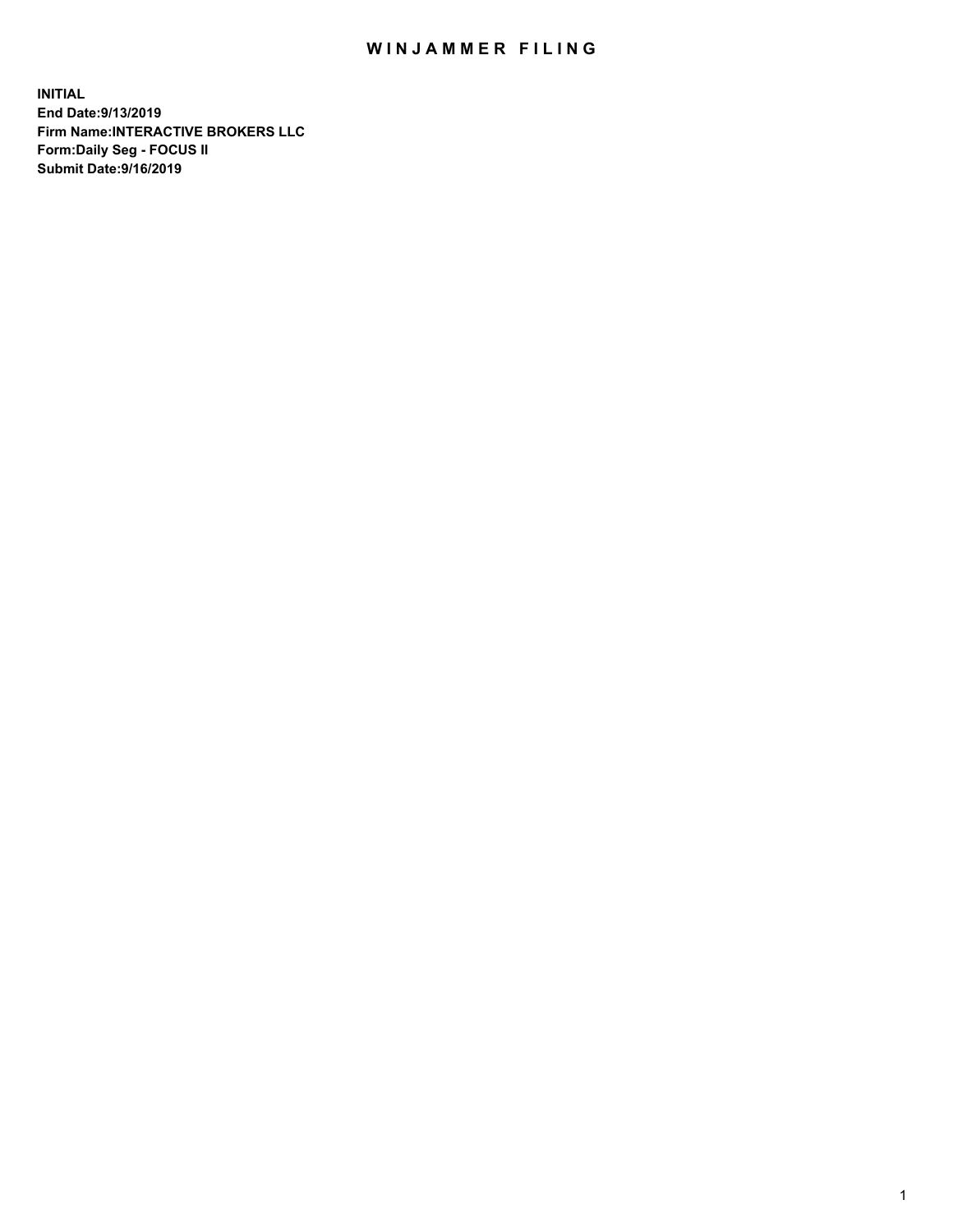**INITIAL End Date:9/13/2019 Firm Name:INTERACTIVE BROKERS LLC Form:Daily Seg - FOCUS II Submit Date:9/16/2019 Daily Segregation - Cover Page**

| Name of Company                                                                                                                                                                                                                                                                                                                | <b>INTERACTIVE BROKERS LLC</b>                                                                  |
|--------------------------------------------------------------------------------------------------------------------------------------------------------------------------------------------------------------------------------------------------------------------------------------------------------------------------------|-------------------------------------------------------------------------------------------------|
| <b>Contact Name</b>                                                                                                                                                                                                                                                                                                            | James Menicucci                                                                                 |
| <b>Contact Phone Number</b>                                                                                                                                                                                                                                                                                                    | 203-618-8085                                                                                    |
| <b>Contact Email Address</b>                                                                                                                                                                                                                                                                                                   | jmenicucci@interactivebrokers.c<br>om                                                           |
| FCM's Customer Segregated Funds Residual Interest Target (choose one):<br>a. Minimum dollar amount: ; or<br>b. Minimum percentage of customer segregated funds required:% ; or<br>c. Dollar amount range between: and; or<br>d. Percentage range of customer segregated funds required between:% and%.                         | $\overline{\mathbf{0}}$<br>$\overline{\mathbf{0}}$<br>155,000,000 245,000,000<br>0 <sub>0</sub> |
| FCM's Customer Secured Amount Funds Residual Interest Target (choose one):<br>a. Minimum dollar amount: ; or<br>b. Minimum percentage of customer secured funds required:%; or<br>c. Dollar amount range between: and; or<br>d. Percentage range of customer secured funds required between:% and%.                            | $\overline{\mathbf{0}}$<br>$\overline{\mathbf{0}}$<br>80,000,000 120,000,000<br>00              |
| FCM's Cleared Swaps Customer Collateral Residual Interest Target (choose one):<br>a. Minimum dollar amount: ; or<br>b. Minimum percentage of cleared swaps customer collateral required:% ; or<br>c. Dollar amount range between: and; or<br>d. Percentage range of cleared swaps customer collateral required between:% and%. | $\overline{\mathbf{0}}$<br>$\underline{\mathbf{0}}$<br>0 <sub>0</sub><br>0 <sub>0</sub>         |

Attach supporting documents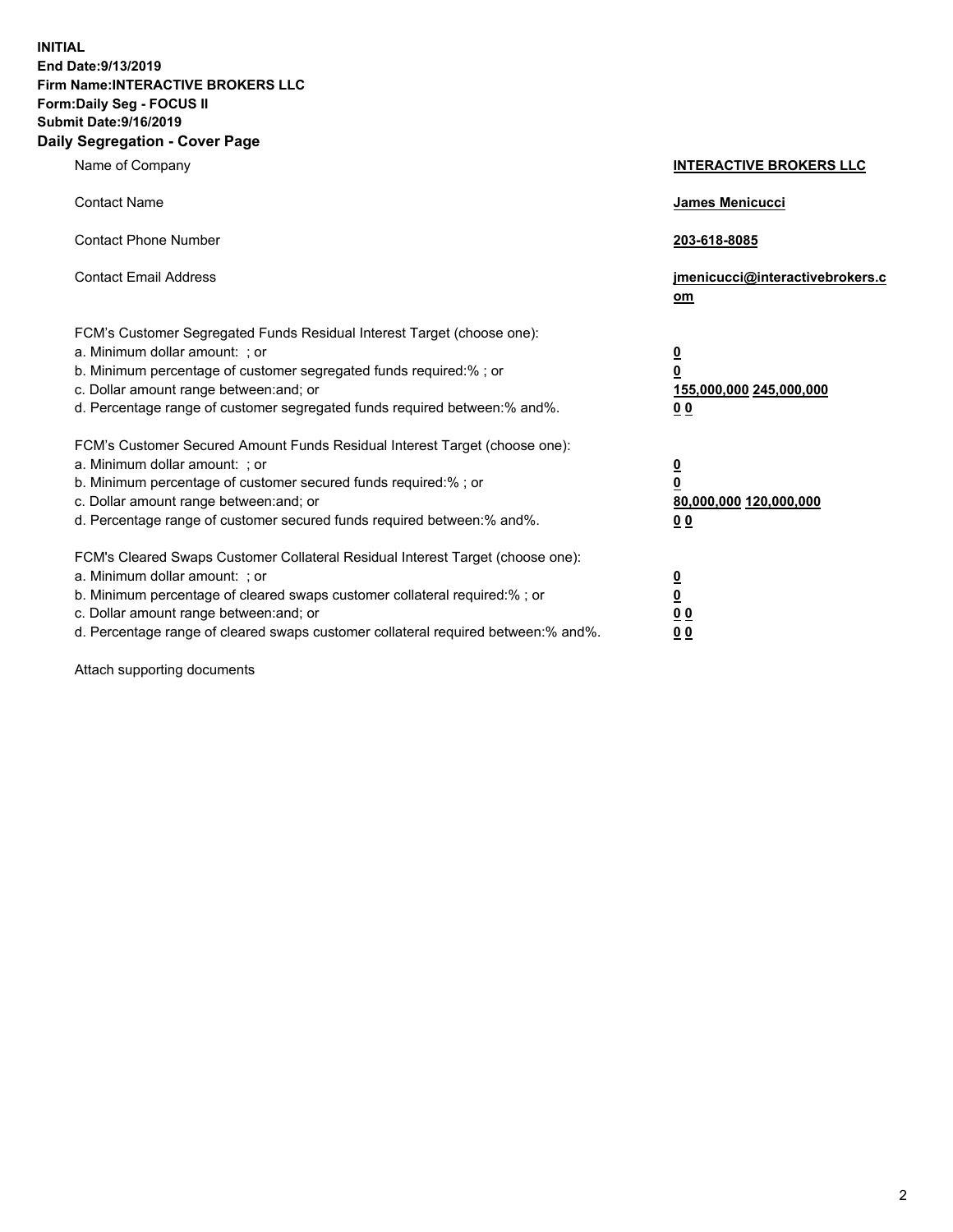## **INITIAL End Date:9/13/2019 Firm Name:INTERACTIVE BROKERS LLC Form:Daily Seg - FOCUS II Submit Date:9/16/2019 Daily Segregation - Secured Amounts**

|          | Daily Segregation - Secured Aniounts                                                        |                                          |
|----------|---------------------------------------------------------------------------------------------|------------------------------------------|
|          | Foreign Futures and Foreign Options Secured Amounts                                         |                                          |
|          | Amount required to be set aside pursuant to law, rule or regulation of a foreign            | $0$ [7305]                               |
|          | government or a rule of a self-regulatory organization authorized thereunder                |                                          |
| 1.       | Net ledger balance - Foreign Futures and Foreign Option Trading - All Customers             |                                          |
|          | A. Cash                                                                                     | -317,313 [7315]                          |
|          | B. Securities (at market)                                                                   | $0$ [7317]                               |
| 2.       | Net unrealized profit (loss) in open futures contracts traded on a foreign board of trade   | 512,823,319 [7325]                       |
| 3.       | Exchange traded options                                                                     |                                          |
|          | a. Market value of open option contracts purchased on a foreign board of trade              | 35,608 [7335]                            |
|          | b. Market value of open contracts granted (sold) on a foreign board of trade                | -24,863 [7337]                           |
| 4.       | Net equity (deficit) (add lines 1.2. and 3.)                                                | 512,516,751 [7345]                       |
| 5.       | Account liquidating to a deficit and account with a debit balances - gross amount           | <b>5,449</b> [7351]                      |
|          | Less: amount offset by customer owned securities                                            | 0 [7352] 5,449 [7354]                    |
| 6.       | Amount required to be set aside as the secured amount - Net Liquidating Equity              | 512,522,200 [7355]                       |
|          | Method (add lines 4 and 5)                                                                  |                                          |
| 7.       | Greater of amount required to be set aside pursuant to foreign jurisdiction (above) or line | 512,522,200 [7360]                       |
|          | 6.                                                                                          |                                          |
|          | FUNDS DEPOSITED IN SEPARATE REGULATION 30.7 ACCOUNTS                                        |                                          |
| 1.       | Cash in banks                                                                               |                                          |
|          | A. Banks located in the United States                                                       | 98,839,777 [7500]                        |
|          | B. Other banks qualified under Regulation 30.7                                              | 0 [7520] <b>98,839,777</b> [7530]        |
| 2.       | Securities                                                                                  |                                          |
|          | A. In safekeeping with banks located in the United States                                   | 462,446,362 [7540]                       |
|          | B. In safekeeping with other banks qualified under Regulation 30.7                          | 0 [7560] 462,446,362 [7570]              |
| 3.       | Equities with registered futures commission merchants                                       |                                          |
|          | A. Cash                                                                                     | $0$ [7580]                               |
|          | <b>B.</b> Securities                                                                        | $0$ [7590]                               |
|          | C. Unrealized gain (loss) on open futures contracts                                         | $0$ [7600]                               |
|          | D. Value of long option contracts                                                           | $0$ [7610]                               |
|          | E. Value of short option contracts                                                          | 0 [7615] 0 [7620]                        |
| 4.       | Amounts held by clearing organizations of foreign boards of trade                           |                                          |
|          | A. Cash                                                                                     | $0$ [7640]                               |
|          | <b>B.</b> Securities                                                                        | $0$ [7650]                               |
|          | C. Amount due to (from) clearing organization - daily variation                             | $0$ [7660]                               |
|          | D. Value of long option contracts                                                           | $0$ [7670]                               |
|          | E. Value of short option contracts                                                          | 0 [7675] 0 [7680]                        |
| 5.       | Amounts held by members of foreign boards of trade                                          |                                          |
|          | A. Cash                                                                                     | 436,734,726 [7700]                       |
|          | <b>B.</b> Securities                                                                        | $0$ [7710]                               |
|          | C. Unrealized gain (loss) on open futures contracts                                         | 509,227,958 [7720]                       |
|          | D. Value of long option contracts                                                           | 35,608 [7730]                            |
|          | E. Value of short option contracts                                                          | -24,863 [7735] 72,503,977 [7740]         |
| 6.<br>7. | Amounts with other depositories designated by a foreign board of trade                      | 0 [7760]                                 |
| 8.       | Segregated funds on hand<br>Total funds in separate section 30.7 accounts                   | $0$ [7765]                               |
| 9.       | Excess (deficiency) Set Aside for Secured Amount (subtract line 7 Secured Statement         | 633,790,116 [7770]<br>121,267,916 [7380] |
|          | Page 1 from Line 8)                                                                         |                                          |
| 10.      | Management Target Amount for Excess funds in separate section 30.7 accounts                 | 80,000,000 [7780]                        |
| 11.      | Excess (deficiency) funds in separate 30.7 accounts over (under) Management Target          | 41,267,916 [7785]                        |
|          |                                                                                             |                                          |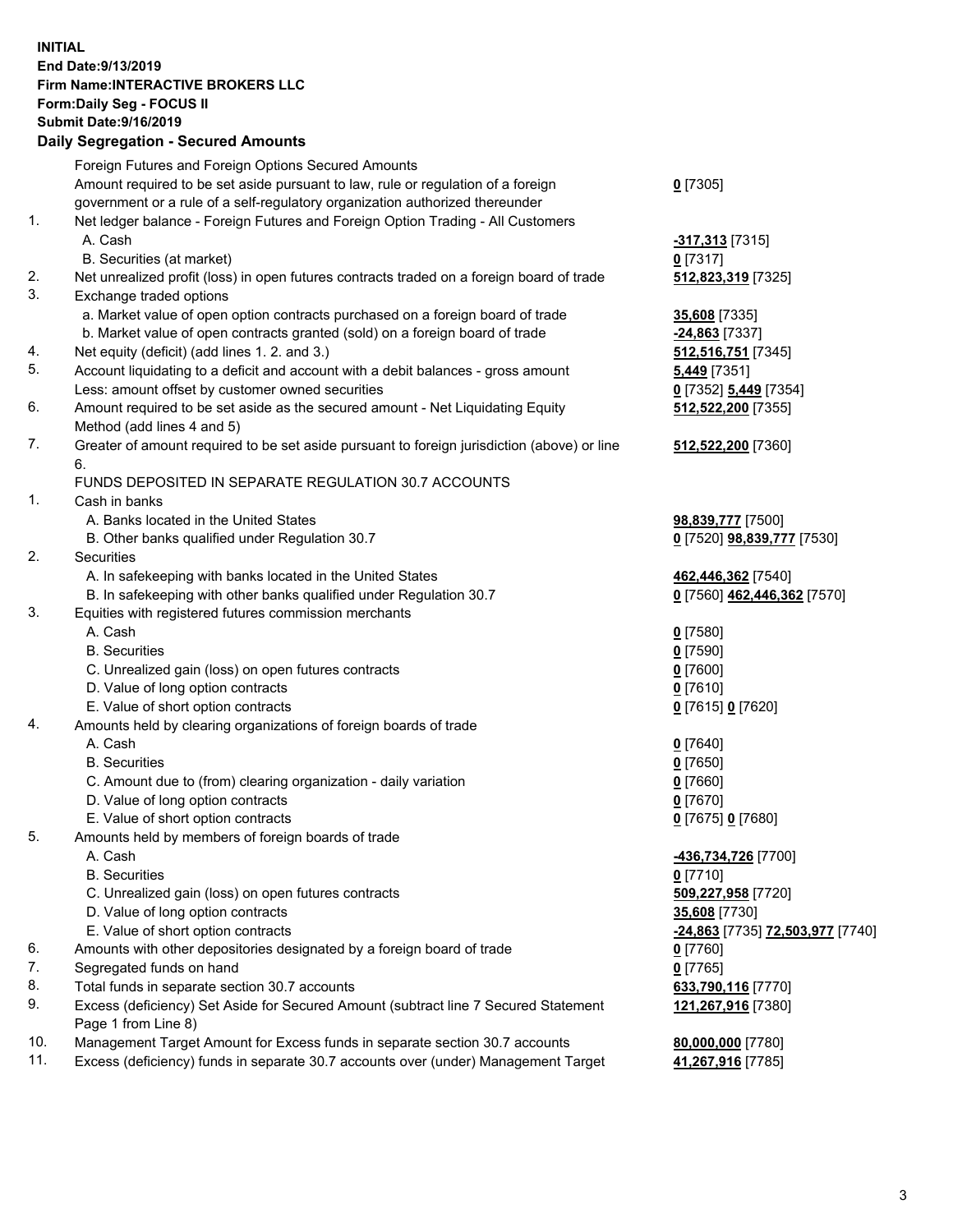**INITIAL End Date:9/13/2019 Firm Name:INTERACTIVE BROKERS LLC Form:Daily Seg - FOCUS II Submit Date:9/16/2019 Daily Segregation - Segregation Statement** SEGREGATION REQUIREMENTS(Section 4d(2) of the CEAct) 1. Net ledger balance A. Cash **4,184,547,049** [7010] B. Securities (at market) **0** [7020] 2. Net unrealized profit (loss) in open futures contracts traded on a contract market **-78,876,844** [7030] 3. Exchange traded options A. Add market value of open option contracts purchased on a contract market **228,613,018** [7032] B. Deduct market value of open option contracts granted (sold) on a contract market **-237,246,682** [7033] 4. Net equity (deficit) (add lines 1, 2 and 3) **4,097,036,541** [7040] 5. Accounts liquidating to a deficit and accounts with debit balances - gross amount **1,210,291** [7045] Less: amount offset by customer securities **0** [7047] **1,210,291** [7050] 6. Amount required to be segregated (add lines 4 and 5) **4,098,246,832** [7060] FUNDS IN SEGREGATED ACCOUNTS 7. Deposited in segregated funds bank accounts A. Cash **978,231,729** [7070] B. Securities representing investments of customers' funds (at market) **1,975,191,785** [7080] C. Securities held for particular customers or option customers in lieu of cash (at market) **0** [7090] 8. Margins on deposit with derivatives clearing organizations of contract markets A. Cash **3,392,973** [7100] B. Securities representing investments of customers' funds (at market) **1,351,911,332** [7110] C. Securities held for particular customers or option customers in lieu of cash (at market) **0** [7120] 9. Net settlement from (to) derivatives clearing organizations of contract markets **-8,680,579** [7130] 10. Exchange traded options A. Value of open long option contracts **228,790,545** [7132] B. Value of open short option contracts **-237,480,374** [7133] 11. Net equities with other FCMs A. Net liquidating equity **0** [7140] B. Securities representing investments of customers' funds (at market) **0** [7160] C. Securities held for particular customers or option customers in lieu of cash (at market) **0** [7170] 12. Segregated funds on hand **0** [7150] 13. Total amount in segregation (add lines 7 through 12) **4,291,357,411** [7180] 14. Excess (deficiency) funds in segregation (subtract line 6 from line 13) **193,110,579** [7190] 15. Management Target Amount for Excess funds in segregation **155,000,000** [7194]

16. Excess (deficiency) funds in segregation over (under) Management Target Amount Excess

**38,110,579** [7198]